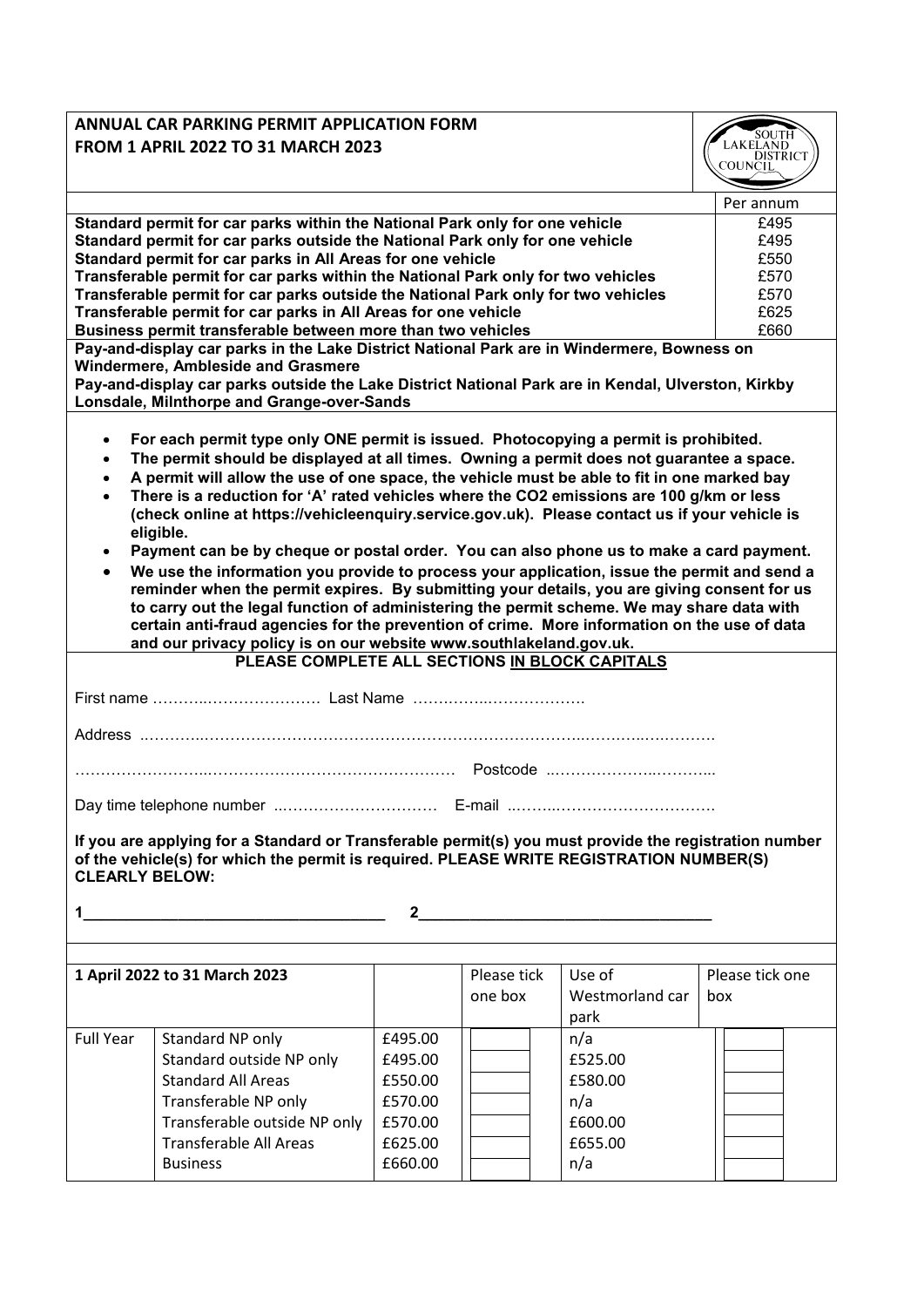| 1 May 2022 to 31 March 2023     |                                   |         |         |  |
|---------------------------------|-----------------------------------|---------|---------|--|
| 11                              | Standard NP only                  | £453.75 | n/a     |  |
| months                          | Standard outside NP only          | £453.75 | £483.75 |  |
|                                 | <b>Standard All Areas</b>         | £504.17 | £534.17 |  |
|                                 | Transferable NP only              | £522.50 | n/a     |  |
|                                 | Transferable outside NP only      | £522.50 | £552.50 |  |
|                                 | <b>Transferable All Areas</b>     | £572.92 | £602.92 |  |
|                                 | <b>Business</b>                   | £605.00 | n/a     |  |
|                                 | 1 June 2022 to 31 March 2023      |         |         |  |
| 10                              | Standard NP only                  | £412.50 | n/a     |  |
| months                          | Standard outside NP only          | £412.50 | £442.50 |  |
|                                 | <b>Standard All Areas</b>         | £458.33 | £488.33 |  |
|                                 | Transferable NP only              | £475.00 | n/a     |  |
|                                 | Transferable outside NP only      | £475.00 | £505.00 |  |
|                                 | <b>Transferable All Areas</b>     | £520.83 | £550.83 |  |
|                                 | <b>Business</b>                   | £550.00 | n/a     |  |
|                                 | 1 July 2022 to 31 March 2023      |         |         |  |
| 9 months                        | Standard NP only                  | £371.25 | n/a     |  |
|                                 | Standard outside NP only          | £371.25 | £401.25 |  |
|                                 | <b>Standard All Areas</b>         | £412.50 | £442.50 |  |
|                                 |                                   |         |         |  |
|                                 | Transferable NP only              | £427.50 | n/a     |  |
|                                 | Transferable outside NP only      | £427.50 | £457.50 |  |
|                                 | <b>Transferable All Areas</b>     | £468.75 | £498.75 |  |
|                                 | <b>Business</b>                   | £495.00 | n/a     |  |
|                                 | 1 August 2022 to 31 March 2023    |         |         |  |
| 8 months                        | Standard NP only                  | £330.00 | n/a     |  |
|                                 | Standard outside NP only          | £330.00 | £360.00 |  |
|                                 | <b>Standard All Areas</b>         | £366.67 | £396.67 |  |
|                                 | Transferable NP only              | £380.00 | n/a     |  |
|                                 | Transferable outside NP only      | £380.00 | £410.00 |  |
|                                 | <b>Transferable All Areas</b>     | £416.67 | £446.67 |  |
|                                 | <b>Business</b>                   | £440.00 | n/a     |  |
|                                 | 1 September 2022 to 31 March 2023 |         |         |  |
| 7 months                        | Standard NP only                  | £288.75 | n/a     |  |
|                                 | Standard outside NP only          | £288.75 | £318.75 |  |
|                                 | <b>Standard All Areas</b>         | £320.83 | £350.83 |  |
|                                 | Transferable NP only              | £332.50 | n/a     |  |
|                                 | Transferable outside NP only      | £332.50 | £362.50 |  |
|                                 | <b>Transferable All Areas</b>     | £364.58 | £394.58 |  |
|                                 | <b>Business</b>                   | £385.00 | n/a     |  |
|                                 |                                   |         |         |  |
| 1 October 2022 to 31 March 2023 |                                   |         |         |  |
| 6 months                        | Standard NP only                  | £247.50 | n/a     |  |
|                                 | Standard outside NP only          | £247.50 | £277.50 |  |
|                                 | <b>Standard All Areas</b>         | £275.00 | £305.00 |  |
|                                 | Transferable NP only              | £285.00 | n/a     |  |
|                                 | Transferable outside NP only      | £285.00 | £315.00 |  |
|                                 | <b>Transferable All Areas</b>     | £312.50 | £342.50 |  |
|                                 | <b>Business</b>                   | £330.00 | n/a     |  |